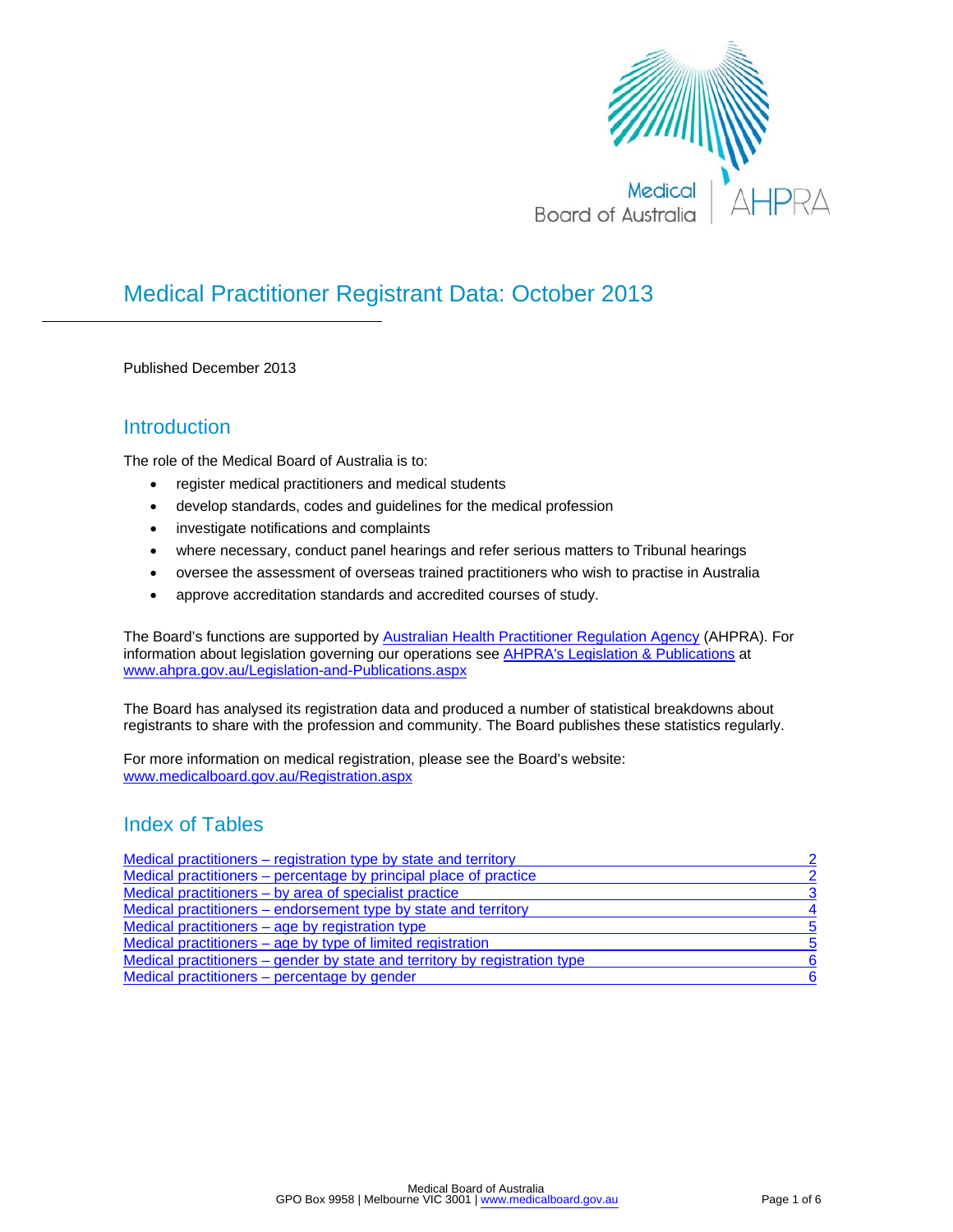<span id="page-1-0"></span>

| Medical practitioners - registration type by state and territory |                |                |                |                |              |                          |                |                |                          |              |
|------------------------------------------------------------------|----------------|----------------|----------------|----------------|--------------|--------------------------|----------------|----------------|--------------------------|--------------|
| <b>Medical Practitioner</b>                                      | <b>ACT</b>     | <b>NSW</b>     | <b>NT</b>      | <b>QLD</b>     | <b>SA</b>    | <b>TAS</b>               | <b>VIC</b>     | <b>WA</b>      | <b>No PPP</b>            | <b>Total</b> |
| General                                                          | 605            | 9.595          | 408            | 5.897          | 2.077        | 560                      | 7.049          | 2,722          | 690                      | 29,603       |
| <b>General (Teaching &amp; Assessing)</b>                        | ٠              | 8              | $\sim$         | $\overline{7}$ | 6            | $\overline{\phantom{a}}$ | $\overline{7}$ | 3              | $\sim$                   | 31           |
| General & Specialist*                                            | 890            | 15.790         | 354            | 8.567          | 3.889        | 1.063                    | 12.303         | 4.114          | 545                      | 47,515       |
| Specialist*                                                      | 138            | 1,635          | 105            | 1.874          | 484          | 198                      | 1.447          | 1,046          | 347                      | 7,274        |
| <b>Provisional</b>                                               | 103            | 1,078          | 57             | 742            | 291          | 87                       | 839            | 344            | 8                        | 3,549        |
| Limited                                                          | 127            | 1,461          | 93             | 808            | 441          | 128                      | 1.138          | 827            | 6                        | 5,029        |
| Postgraduate Training or Supervised Practice                     | 100            | 1.298          | $\overline{7}$ | 365            | 344          | 63                       | 759            | 165            | 5                        | 3,106        |
| Area of Need                                                     | 26             | 153            | 85             | 437            | 93           | 65                       | 375            | 654            | $\mathbf{1}$             | 1,889        |
| <b>Public Interest</b>                                           | $\sim$         | $\mathbf{1}$   | $\mathbf{1}$   | $\mathbf{1}$   | $\mathbf{1}$ | ×                        | $\overline{1}$ | $\overline{4}$ | $\overline{a}$           | 9            |
| Teaching or Research                                             | $\overline{1}$ | $\overline{9}$ | $\sim$         | 5              | 3            | $\sim$                   | 3              | $\overline{4}$ | $\overline{\phantom{a}}$ | 25           |
| Limited (Public Interest - Occasional Practice)                  | ٠              | 22             | $\sim$         | 141            | ٠            | $\overline{2}$           | $\mathbf{1}$   | 266            | $\overline{7}$           | 439          |
| <b>Non-Practising</b>                                            | 37             | 720            | 5              | 255            | 135          | 53                       | 531            | 190            | 718                      | 2,644        |
| <b>Total Practitioners</b>                                       | 1,900          | 30,309         | 1,022          | 18,291         | 7,323        | 2,091                    | 23,315         | 9,512          | 2,321                    | 96,084       |

\* Total practitioners with specialist registration 54,789

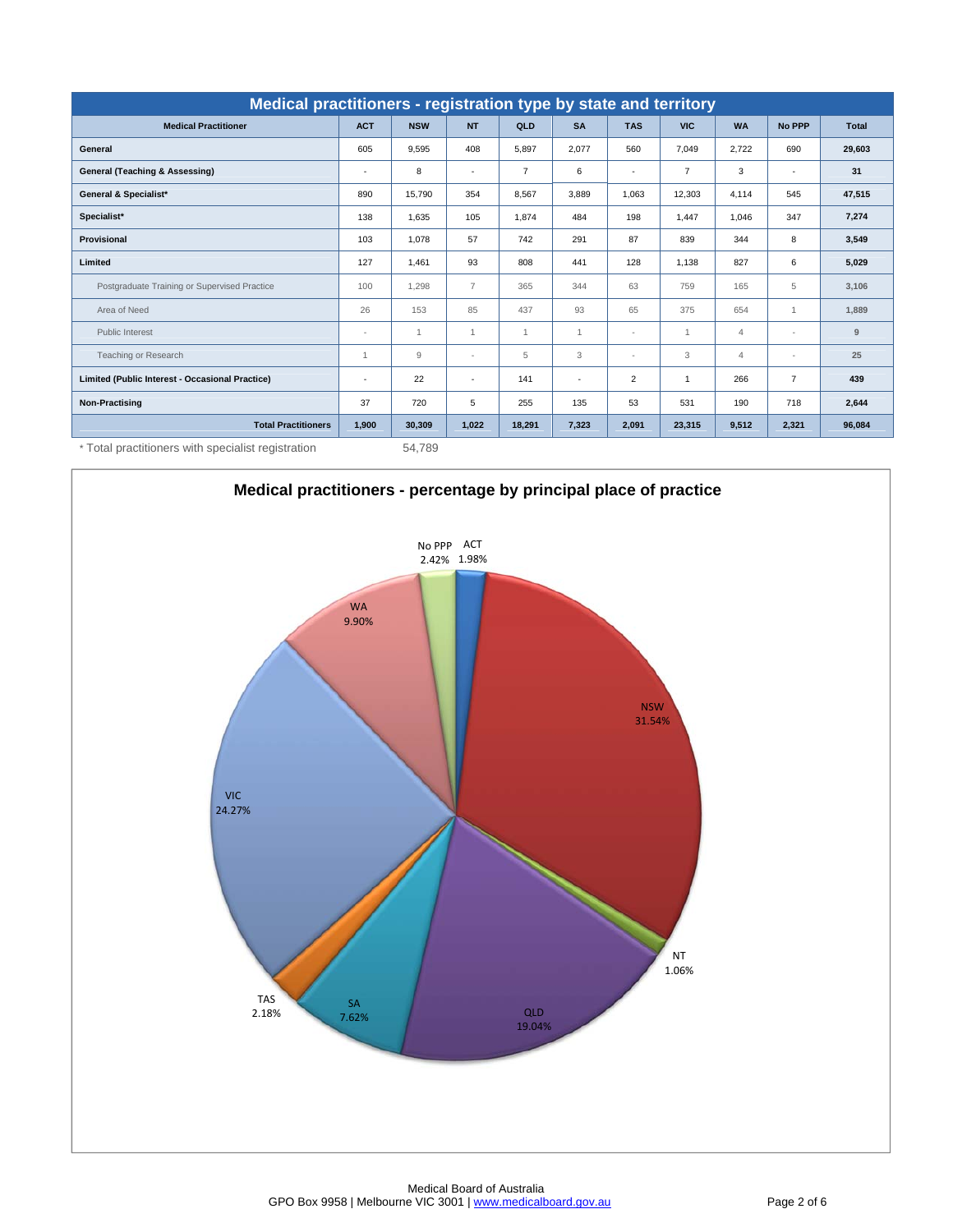<span id="page-2-0"></span>

| Medical practitioners - by area of specialist practice |                |                           |                |                        |                |                  |                           |                |                |                           |  |  |
|--------------------------------------------------------|----------------|---------------------------|----------------|------------------------|----------------|------------------|---------------------------|----------------|----------------|---------------------------|--|--|
| Specialty and field of specialty practice              | <b>ACT</b>     | <b>NSW</b>                | <b>NT</b>      | QLD                    | <b>SA</b>      | <b>TAS</b>       | <b>VIC</b>                | <b>WA</b>      | No PPP         | <b>Total</b>              |  |  |
| <b>Addiction medicine</b>                              | 3              | 65                        | $\overline{2}$ | 26                     | 14             | $\boldsymbol{9}$ | 31                        | 13             | $\overline{4}$ | 167                       |  |  |
| Anaesthesia                                            | 70             | 1,306                     | 36             | 872                    | 349            | 111              | 1,054                     | 457            | 111            | 4,366                     |  |  |
| Dermatology                                            | 5              | 179                       | $\mathbf{1}$   | 75                     | 38             | 6                | 119                       | 38             | 9              | 470                       |  |  |
| <b>Emergency medicine</b>                              | 31             | 357                       | 25             | 320                    | 96             | 38               | 377                       | 170            | 47             | 1,461                     |  |  |
| <b>General practice</b>                                | 411            | 7,471                     | 221            | 4,759                  | 1,892          | 619              | 5,656                     | 2,321          | 176            | 23,526                    |  |  |
| Intensive care medicine                                | 21             | 224                       | 10             | 163                    | 65             | 17               | 171                       | 64             | 23             | 758                       |  |  |
| Paediatric intensive care medicine                     |                |                           |                |                        |                |                  | $\mathbf{1}$              |                |                | $\mathbf{1}$              |  |  |
| No sub-speciality declared                             | 21             | 224                       | 10             | 163                    | 65             | 17               | 170                       | 64             | 23             | 757                       |  |  |
| <b>Medical administration</b>                          | 15             | 96                        | 6              | 83                     | 20             | $\overline{4}$   | 64                        | 31             | $\overline{7}$ | 326                       |  |  |
| <b>Obstetrics and gynaecology</b>                      | 31             | 527                       | 14             | 344                    | 132            | 38               | 480                       | 155            | 49             | 1,770                     |  |  |
| Gynaecological oncology                                |                | 15                        |                | $\mathrel{\mathsf{g}}$ | $\overline{4}$ | $\mathbf{1}$     | 11                        | $\overline{2}$ |                | 42                        |  |  |
| Maternal-fetal medicine                                |                | 13                        | $\mathbf{1}$   | $\overline{7}$         | 3              |                  | 9                         | 5              | $\mathbf{1}$   | 39                        |  |  |
| Obstetrics and gynaecological ultrasound               |                | 13                        |                | $\sqrt{5}$             | $\overline{4}$ |                  | 54                        | 3              | $\overline{c}$ | 81                        |  |  |
| Reproductive endocrinology and infertility             |                | 27                        |                | $\overline{4}$         | 6              | $\mathbf{1}$     | 13                        | $\overline{2}$ |                | 53                        |  |  |
| Urogynaecology                                         | $\mathbf{1}$   | 10                        |                | 5                      | $\mathbf{1}$   |                  | 8                         | $\overline{4}$ |                | 29                        |  |  |
| No sub-speciality declared                             | 30             | 449                       | 13             | 314                    | 114            | 36               | 385                       | 139            | 46             | 1,526                     |  |  |
| Occupational and environmental medicine                | 16             | 92                        | $\mathbf{1}$   | 41                     | 28             | 6                | 66                        | 41             | 8              | 299                       |  |  |
| Ophthalmology                                          | 12             | 351                       | 5              | 156                    | 69             | 20               | 221                       | 72             | 12             | 918                       |  |  |
| Paediatrics and child health                           | 36             | 725                       | 22             | 393                    | 161            | 35               | 550                       | 228            | 53             | 2,203                     |  |  |
| Clinical genetics                                      |                | 11                        |                | $\mathbf{1}$           |                |                  | $\overline{4}$            | $\mathbf{1}$   |                | 17                        |  |  |
| Community child health                                 |                | 10                        |                | 8                      | $\overline{2}$ |                  | 4                         |                | $\overline{1}$ | 25                        |  |  |
| General paediatrics                                    | 28             | 562                       | 18             | 319                    | 127            | 31               | 425                       | 166            | 30             | 1,706                     |  |  |
| Neonatal and perinatal medicine                        | 6              | 38                        |                | 19                     | $\overline{7}$ | $\overline{2}$   | 36                        | 17             | $\overline{4}$ | 129                       |  |  |
| Paediatric cardiology                                  |                | $\,$ 5                    | $\mathbf{1}$   | $\sqrt{5}$             |                |                  | 5                         | $\sqrt{4}$     | 1              | 21                        |  |  |
| Paediatric clinical pharmacology                       |                | $\mathbf 1$               |                |                        |                |                  |                           |                |                | $\mathbf{1}$              |  |  |
| Paediatric emergency medicine                          |                | $\overline{7}$            |                | $\,$ 6                 | $\overline{4}$ |                  | $\overline{7}$            | $\,$ 6         | $\mathbf{1}$   | 31                        |  |  |
| Paediatric endocrinology                               |                | $\,$ 8 $\,$               |                | $\sqrt{4}$             | $\mathbf{1}$   |                  | $\overline{c}$            | $\sqrt{2}$     |                | $17$                      |  |  |
| Paediatric gastroenterology and hepatology             |                | $\sqrt{4}$                |                | $\mathbf{1}$           | $\mathbf{1}$   |                  | 5                         | $\overline{2}$ | $\overline{2}$ | 15                        |  |  |
| Paediatric haematology                                 |                | 3                         |                | $\mathbf{1}$           |                |                  | 1                         | 1              |                | $\,$ 6                    |  |  |
| Paediatric immunology and allergy                      |                | $_{\rm 3}$                |                | $\sqrt{2}$             | 3              |                  | 3                         |                |                | 11                        |  |  |
| Paediatric infectious diseases                         |                | 3                         |                | 3                      |                |                  | 6                         |                |                | 12                        |  |  |
| Paediatric intensive care medicine                     |                | $\ensuremath{\mathsf{3}}$ |                |                        |                |                  |                           |                |                | $\ensuremath{\mathsf{3}}$ |  |  |
| Paediatric medical oncology                            |                | $\,$ 5                    |                | $\overline{c}$         |                |                  | $\overline{4}$            | $\overline{2}$ |                | 13                        |  |  |
| Paediatric nephrology                                  |                | $\sqrt{4}$                |                |                        |                |                  |                           |                |                | $\ensuremath{\mathsf{d}}$ |  |  |
| Paediatric neurology                                   |                | 13                        |                | 3                      | $\mathbf{1}$   |                  | $\overline{4}$            | $\mathbf{1}$   | $\mathbf{1}$   | 23                        |  |  |
| Paediatric rehabilitation medicine                     |                | $\sqrt{4}$                |                |                        | $\mathbf{1}$   |                  |                           |                |                | $\,$ 5 $\,$               |  |  |
| Paediatric respiratory and sleep medicine              |                | $\mathrel{\mathcal{G}}$   |                | $\,$ 5 $\,$            |                |                  | 3                         | 3              |                | 20                        |  |  |
| Paediatric rheumatology                                |                | $\ensuremath{\mathsf{3}}$ |                | $\overline{2}$         | $\mathbf{1}$   |                  | $\ensuremath{\mathsf{3}}$ | $\mathbf{1}$   |                | 10                        |  |  |
| No sub-speciality declared                             | $\sqrt{2}$     | 29                        | $_{3}$         | 12                     | 13             | $\sqrt{2}$       | 38                        | 22             | 13             | 134                       |  |  |
| Pain medicine                                          | $\overline{2}$ | 81                        |                | 49                     | 29             | 8                | 40                        | 28             | $\overline{4}$ | 241                       |  |  |
| <b>Palliative medicine</b>                             | $\,6\,$        | 92                        | $\sqrt{2}$     | 40                     | 22             | 12               | 56                        | 27             | $\,$ 5 $\,$    | 262                       |  |  |
| Pathology                                              | 54             | 763                       | 8              | 396                    | 191            | 51               | 507                       | 231            | 29             | 2,230                     |  |  |
| Anatomical pathology (including cytopathology)         | 16             | 259                       | $\overline{c}$ | 160                    | 61             | 16               | 183                       | 85             | 10             | 792                       |  |  |
| Chemical pathology                                     | $\overline{2}$ | 21                        |                | 14                     | 8              | $\overline{2}$   | 20                        | 15             | $\overline{4}$ | 86                        |  |  |
| Forensic pathology                                     |                | $\,$ 8 $\,$               | $\mathbf{1}$   | 13                     | $\overline{4}$ | $\overline{2}$   | 10                        | $\overline{4}$ | $\mathbf{1}$   | 43                        |  |  |
| General pathology                                      | 12             | 186                       | $\overline{2}$ | 81                     | 56             | 13               | 123                       | 37             | $\overline{4}$ | 514                       |  |  |
| Haematology                                            | 10             | 156                       | $\overline{2}$ | 74                     | 36             | 12               | 113                       | 33             | $\overline{4}$ | 440                       |  |  |
| Immunology                                             | 6              | 46                        |                | 11                     | 10             | $\mathbf{1}$     | 19                        | 15             |                | 108                       |  |  |
| Microbiology                                           | $\,$ 5 $\,$    | 74                        | $\mathbf{1}$   | 37                     | 16             | $\,$ 5 $\,$      | $37\,$                    | 31             | $\mathbf{1}$   | 207                       |  |  |
| No sub-speciality declared                             | $_{3}$         | 13                        |                | $\,6\,$                |                |                  | $\overline{2}$            | 11             | 5              | 40                        |  |  |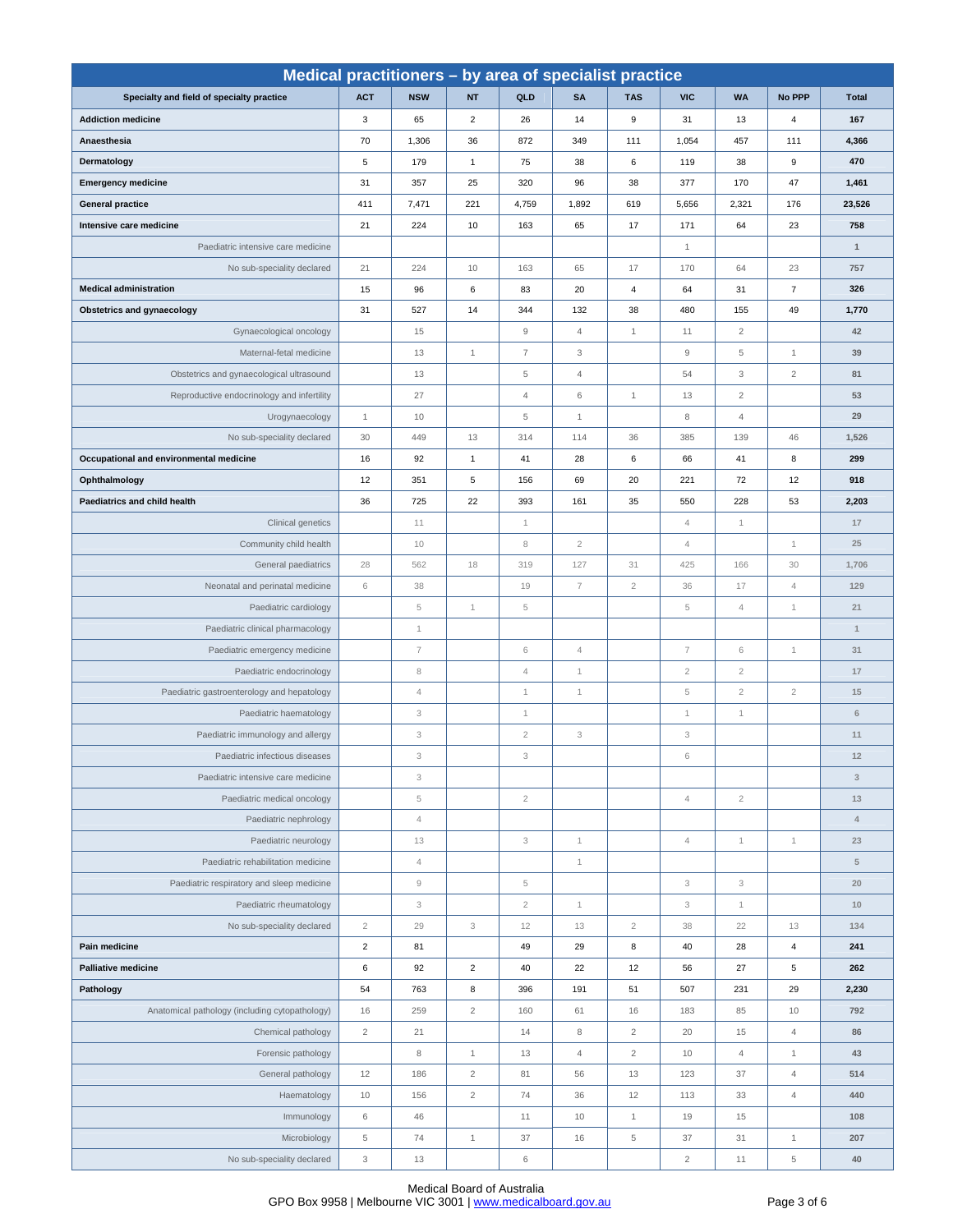<span id="page-3-0"></span>

|                                           | Medical practitioners - by area of specialist practice |              |                  |                          |                    |                           |            |                |                |                |  |  |
|-------------------------------------------|--------------------------------------------------------|--------------|------------------|--------------------------|--------------------|---------------------------|------------|----------------|----------------|----------------|--|--|
| Specialty and field of specialty practice | <b>ACT</b>                                             | <b>NSW</b>   | <b>NT</b>        | QLD                      | <b>SA</b>          | <b>TAS</b>                | <b>VIC</b> | <b>WA</b>      | No PPP         | <b>Total</b>   |  |  |
| Physician                                 | 176                                                    | 2,713        | 66               | 1,457                    | 796                | 162                       | 2,524      | 718            | 166            | 8,778          |  |  |
| Cardiology                                | 15                                                     | 368          | 6                | 227                      | 104                | 19                        | 300        | 77             | 36             | 1,152          |  |  |
| Clinical genetics                         |                                                        | 34           |                  | $\overline{7}$           | $\mathsf g$        |                           | 15         | $\,$ 5 $\,$    |                | $70$           |  |  |
| Clinical pharmacology                     |                                                        | 13           |                  | 11                       | $\,8\,$            |                           | 11         | $\,$ 5 $\,$    | 3              | 51             |  |  |
| Endocrinology                             | 10                                                     | 186          | 5                | 103                      | 31                 | 11                        | 169        | 41             | $\overline{2}$ | 558            |  |  |
| Gastroenterology and hepatology           | 23                                                     | 234          | $\overline{2}$   | 129                      | 59                 | 12                        | 211        | 58             | 12             | 740            |  |  |
| General medicine                          | 35                                                     | 399          | 11               | 321                      | 245                | 34                        | 538        | 117            | 35             | 1,735          |  |  |
| Geriatric medicine                        | $\mathsf g$                                            | 181          | $\overline{2}$   | 75                       | 47                 | $\overline{7}$            | 161        | 55             | 6              | 543            |  |  |
| Haematology                               | 8                                                      | 162          | $\overline{2}$   | 80                       | 37                 | $\mathsf 9$               | 129        | 29             | 11             | 467            |  |  |
| Immunology and allergy                    | $\overline{7}$                                         | 53           | $\mathbf{1}$     | 14                       | 12                 | $\mathbf{1}$              | 27         | 20             | $\overline{2}$ | 137            |  |  |
| Infectious diseases                       | $\boldsymbol{7}$                                       | 81           | 12               | 48                       | 26                 | $\,8\,$                   | 130        | 26             | $\,8\,$        | 346            |  |  |
| Medical oncology                          | $\mathsf g$                                            | 144          | $\overline{c}$   | 85                       | 40                 | $\,8\,$                   | 187        | 36             | 3              | 514            |  |  |
| Nephrology                                | $\mathsf g$                                            | 146          | 11               | 70                       | 25                 | 11                        | 137        | 33             | 11             | 453            |  |  |
| Neurology                                 | 11                                                     | 178          | $\mathbf{1}$     | 63                       | 34                 | $\overline{7}$            | 163        | 40             | $\,$ 8 $\,$    | 505            |  |  |
| Nuclear medicine                          | $\overline{7}$                                         | 100          |                  | 30                       | 26                 | 6                         | 57         | 20             | $\mathbf{1}$   | 247            |  |  |
| Respiratory and sleep medicine            | 11                                                     | 184          | $\overline{4}$   | 117                      | 49                 | 13                        | 149        | 54             | $\,8\,$        | 589            |  |  |
| Rheumatology                              | 8                                                      | 110          | $\mathbf{1}$     | 46                       | 33                 | $\overline{7}$            | 93         | 28             | 6              | 332            |  |  |
| No sub-speciality declared                | $\overline{7}$                                         | 140          | 6                | 31                       | 11                 | $\mathsf g$               | 47         | 74             | 14             | 339            |  |  |
| <b>Psychiatry</b>                         | 55                                                     | 1,002        | 16               | 603                      | 277                | 54                        | 922        | 273            | 54             | 3,256          |  |  |
| Public health medicine                    | 29                                                     | 134          | 25               | 82                       | 31                 | 11                        | 80         | 42             | $\overline{7}$ | 441            |  |  |
| <b>Radiation Oncology</b>                 | 13                                                     | 110          | $\overline{2}$   | 68                       | 24                 | 8                         | 101        | 20             | $\overline{4}$ | 350            |  |  |
| Radiology                                 | 51                                                     | 636          | 3                | 401                      | 167                | 47                        | 539        | 226            | 100            | 2,170          |  |  |
| Diagnostic radiology                      | 40                                                     | 565          | 3                | 344                      | 151                | 41                        | 447        | 197            | 84             | 1,872          |  |  |
| Diagnostic ultrasound                     |                                                        | $\mathbf{1}$ |                  |                          |                    |                           | $_{\rm 3}$ |                |                | $\overline{4}$ |  |  |
| Nuclear medicine                          | $\overline{4}$                                         | 36           |                  | 50                       | 11                 | $\,$ 5 $\,$               | 59         | $\overline{7}$ | $_{3}$         | 175            |  |  |
| No sub-speciality declared                | $\overline{7}$                                         | 34           |                  | $\overline{\mathcal{I}}$ | $\,$ 5 $\,$        | $\mathbf{1}$              | 30         | 22             | 13             | 119            |  |  |
| <b>Rehabilitation medicine</b>            | 6                                                      | 213          | $\mathbf{3}$     | 53                       | 34                 | $\overline{5}$            | 115        | 14             | 3              | 446            |  |  |
| Sexual health medicine                    | 5                                                      | 54           | $\mathbf{1}$     | 19                       | 6                  | $\mathbf{1}$              | 24         | 5              |                | 115            |  |  |
| Sport and exercise medicine               | 11                                                     | 40           | $\mathbf{1}$     | 11                       | $\overline{4}$     | $\mathbf 2$               | 36         | 9              |                | 114            |  |  |
| <b>Surgery</b>                            | 93                                                     | 1,748        | 33               | 998                      | 443                | 100                       | 1,396      | 440            | 88             | 5,339          |  |  |
| Cardio-thoracic surgery                   | $\,6\,$                                                | 57           |                  | 41                       | 11                 | $\ensuremath{\mathsf{3}}$ | 62         | 13             | $\overline{4}$ | 197            |  |  |
| General surgery                           | 23                                                     | 627          | 17               | 339                      | 157                | 36                        | 517        | 129            | 37             | 1,882          |  |  |
| Neurosurgery                              | $\boldsymbol{7}$                                       | $73\,$       |                  | $40\,$                   | 16                 | $\overline{4}$            | 61         | 19             | $\mathbf{1}$   | 221            |  |  |
| Oral and maxillofacial surgery            | $\overline{4}$                                         | 23           | $\overline{2}$   | $26\,$                   | $\,8\,$            |                           | 24         | $\hbox{g}$     | $\mathbf{1}$   | 97             |  |  |
| Orthopaedic surgery                       | 25                                                     | 415          | $\boldsymbol{7}$ | 270                      | 116                | 22                        | 294        | 123            | 22             | 1,294          |  |  |
| Otolaryngology - head and neck surgery    | $\,$ 8 $\,$                                            | 158          | $\overline{2}$   | 87                       | 39                 | $\mathsf g$               | 115        | 42             | $\,8\,$        | 468            |  |  |
| Paediatric surgery                        | $\overline{4}$                                         | 33           |                  | 13                       | $\hbox{ }^{\rm 9}$ | $\sqrt{2}$                | 26         | 8              | $\sqrt{2}$     | 97             |  |  |
| Plastic surgery                           | $\,6\,$                                                | 122          | $\overline{2}$   | 63                       | 39                 | $\mathsf 9$               | 129        | 42             | $\sqrt{4}$     | 416            |  |  |
| Urology                                   | $6\,$                                                  | 123          | $\mathbf{1}$     | 76                       | 32                 | 10                        | 100        | 36             | $\overline{c}$ | 386            |  |  |
| Vascular surgery                          | $_{3}$                                                 | 68           | $\mathbf{1}$     | 42                       | 16                 | $\,$ 5 $\,$               | 54         | 15             | $\sqrt{2}$     | 206            |  |  |
| No sub-speciality declared                | $\mathbf{1}$                                           | 49           | $\overline{1}$   | $\mathbf{1}$             |                    |                           | 14         | $\overline{4}$ | $\,$ 5 $\,$    | 75             |  |  |
| <b>Total</b>                              | 1,152                                                  | 18,979       | 503              | 11,409                   | 4,888              | 1,364                     | 15,129     | 5,623          | 959            | 60,006         |  |  |

| Medical practitioners – endorsement type by state and territory |            |            |           |     |           |            |            |           |               |              |  |  |
|-----------------------------------------------------------------|------------|------------|-----------|-----|-----------|------------|------------|-----------|---------------|--------------|--|--|
| Endorsement                                                     | <b>ACT</b> | <b>NSW</b> | <b>NT</b> | QLD | <b>SA</b> | <b>TAS</b> | <b>VIC</b> | <b>WA</b> | <b>No PPP</b> | <b>Total</b> |  |  |
| Acupuncture                                                     |            | 63         |           | 43  |           |            | 231        | ົ<br>دے   |               | 385          |  |  |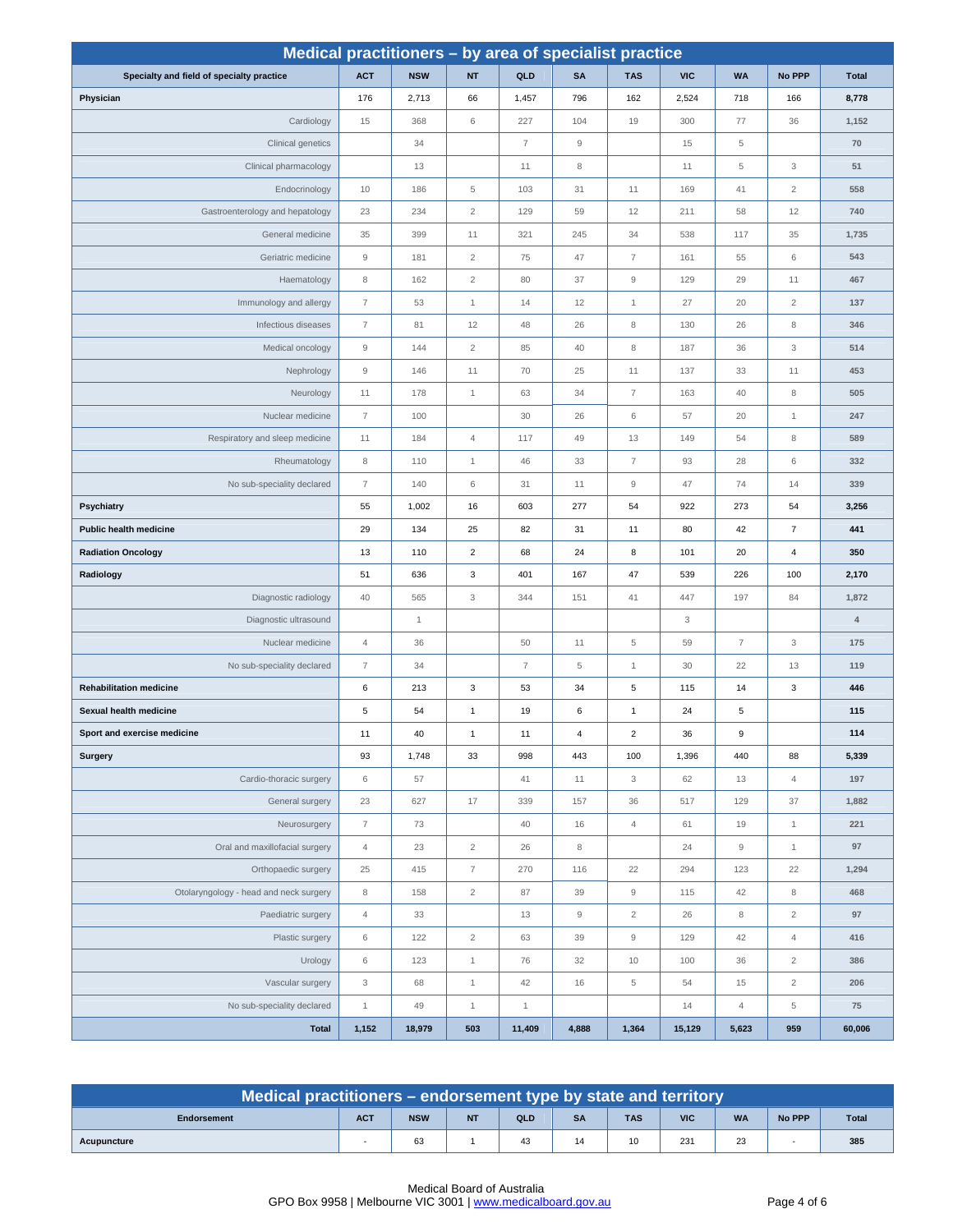<span id="page-4-0"></span>

| Medical practitioners - age by registration type |         |                                         |                                |                   |                          |              |                                                             |                    |              |                   |  |  |
|--------------------------------------------------|---------|-----------------------------------------|--------------------------------|-------------------|--------------------------|--------------|-------------------------------------------------------------|--------------------|--------------|-------------------|--|--|
| Age group                                        |         |                                         |                                |                   | <b>Registration type</b> |              |                                                             |                    |              |                   |  |  |
| Age group                                        | General | General<br>(Teaching<br>&<br>Assessing) | General &<br><b>Specialist</b> | <b>Specialist</b> | Provisional              | Limited      | Limited<br>(Public<br>Interest -<br>Occasional<br>Practice) | Non-<br>Practising | <b>Total</b> | % by Age<br>Group |  |  |
| $U-25$                                           | 119     | $\mathbf 0$                             | 0                              | $\mathbf 0$       | 629                      | 14           | $\mathbf 0$                                                 | $\mathbf 0$        | 762          | 0.79%             |  |  |
| 25-29                                            | 7,275   | $\mathbf 0$                             | 8                              | 8                 | 2,062                    | 1,047        | $\pmb{0}$                                                   | 55                 | 10,455       | 10.88%            |  |  |
| 30-34                                            | 9,195   | $\mathsf 0$                             | 1,429                          | 301               | 524                      | 1,119        | $\mathbf 0$                                                 | 155                | 12,723       | 13.24%            |  |  |
| 35-39                                            | 4,995   | $\mathbf{1}$                            | 5,424                          | 980               | 177                      | 1,242        | $\mathbf{1}$                                                | 233                | 13,053       | 13.58%            |  |  |
| $40 - 44$                                        | 2,530   | $\overline{2}$                          | 6,526                          | 1,609             | 85                       | 787          | $\overline{4}$                                              | 248                | 11,791       | 12.27%            |  |  |
| 45-49                                            | 1,634   | $\overline{2}$                          | 6,565                          | 1,671             | 39                       | 400          | 5                                                           | 199                | 10,515       | 10.94%            |  |  |
| 50-54                                            | 1,214   | $\overline{2}$                          | 7,218                          | 1,238             | 24                       | 213          | $\boldsymbol{9}$                                            | 248                | 10,166       | 10.58%            |  |  |
| 55-59                                            | 923     | $\overline{2}$                          | 6,799                          | 760               | 6                        | 110          | 6                                                           | 209                | 8,815        | 9.17%             |  |  |
| 60-64                                            | 583     | $\mathbf{1}$                            | 5,493                          | 418               | 3                        | 65           | 13                                                          | 219                | 6,795        | 7.07%             |  |  |
| 65-69                                            | 386     | 6                                       | 4,176                          | 191               | 0                        | 22           | 61                                                          | 254                | 5,096        | 5.30%             |  |  |
| 70-74                                            | 304     | 5                                       | 2,261                          | 66                | 0                        | 8            | 109                                                         | 258                | 3,011        | 3.13%             |  |  |
| 75-79                                            | 203     | 6                                       | 994                            | 26                | 0                        | $\mathbf{1}$ | 100                                                         | 243                | 1,573        | 1.64%             |  |  |
| $80+$                                            | 242     | $\overline{4}$                          | 622                            | 6                 | 0                        | $\mathbf{1}$ | 131                                                         | 323                | 1,329        | 1.38%             |  |  |
| <b>Total</b>                                     | 29,603  | 31                                      | 47,515                         | 7,274             | 3,549                    | 5,029        | 439                                                         | 2,644              | 96,084       | 100.00%           |  |  |

| Medical practitioners - age by type of limited registration |                                                               |                     |                              |                             |              |          |  |  |  |  |  |  |
|-------------------------------------------------------------|---------------------------------------------------------------|---------------------|------------------------------|-----------------------------|--------------|----------|--|--|--|--|--|--|
| Age group                                                   |                                                               |                     | Type of limited registration |                             | <b>Total</b> | % by Age |  |  |  |  |  |  |
| Age group                                                   | <b>Postgraduate Training or</b><br><b>Supervised Practice</b> | <b>Area of Need</b> | <b>Public Interest</b>       | <b>Teaching or Research</b> |              | Group    |  |  |  |  |  |  |
| $U-25$                                                      | $\overline{7}$                                                | $\overline{7}$      | $\mathsf 0$                  | $\mathbf 0$                 | 14           | 0.28%    |  |  |  |  |  |  |
| 25-29                                                       | 694                                                           | 352                 | $\mathsf 0$                  | $\overline{1}$              | 1,047        | 20.82%   |  |  |  |  |  |  |
| 30-34                                                       | 747                                                           | 365                 | $\mathbf 0$                  | $\overline{7}$              | 1,119        | 22.25%   |  |  |  |  |  |  |
| 35-39                                                       | 869                                                           | 364                 | $\mathsf 0$                  | 9                           | 1,242        | 24.70%   |  |  |  |  |  |  |
| 40-44                                                       | 475                                                           | 308                 | $\overline{1}$               | 3                           | 787          | 15.65%   |  |  |  |  |  |  |
| 45-49                                                       | 191                                                           | 206                 | $\mathbf{1}$                 | $\overline{2}$              | 400          | 7.95%    |  |  |  |  |  |  |
| 50-54                                                       | 75                                                            | 136                 | $\overline{2}$               | $\mathbf 0$                 | 213          | 4.24%    |  |  |  |  |  |  |
| 55-59                                                       | 33                                                            | 75                  | $\mathbf 0$                  | $\overline{2}$              | 110          | 2.19%    |  |  |  |  |  |  |
| 60-64                                                       | 12                                                            | 50                  | $\overline{2}$               | $\overline{1}$              | 65           | 1.29%    |  |  |  |  |  |  |
| 65-69                                                       | 3                                                             | 18                  | $\overline{1}$               | $\mathbf 0$                 | 22           | 0.44%    |  |  |  |  |  |  |
| 70-74                                                       | 0                                                             | 6                   | $\overline{c}$               | $\mathbf 0$                 | 8            | 0.16%    |  |  |  |  |  |  |
| 75-79                                                       | 0                                                             | 1                   | $\mathsf 0$                  | $\mathbf 0$                 | $\mathbf 1$  | 0.02%    |  |  |  |  |  |  |
| $80+$                                                       | 0                                                             | 1                   | $\mathbf 0$                  | $\mathbf 0$                 | $\mathbf{1}$ | 0.02%    |  |  |  |  |  |  |
| <b>Total</b>                                                | 3,106                                                         | 1,889               | 9                            | 25                          | 5,029        | 100.00%  |  |  |  |  |  |  |